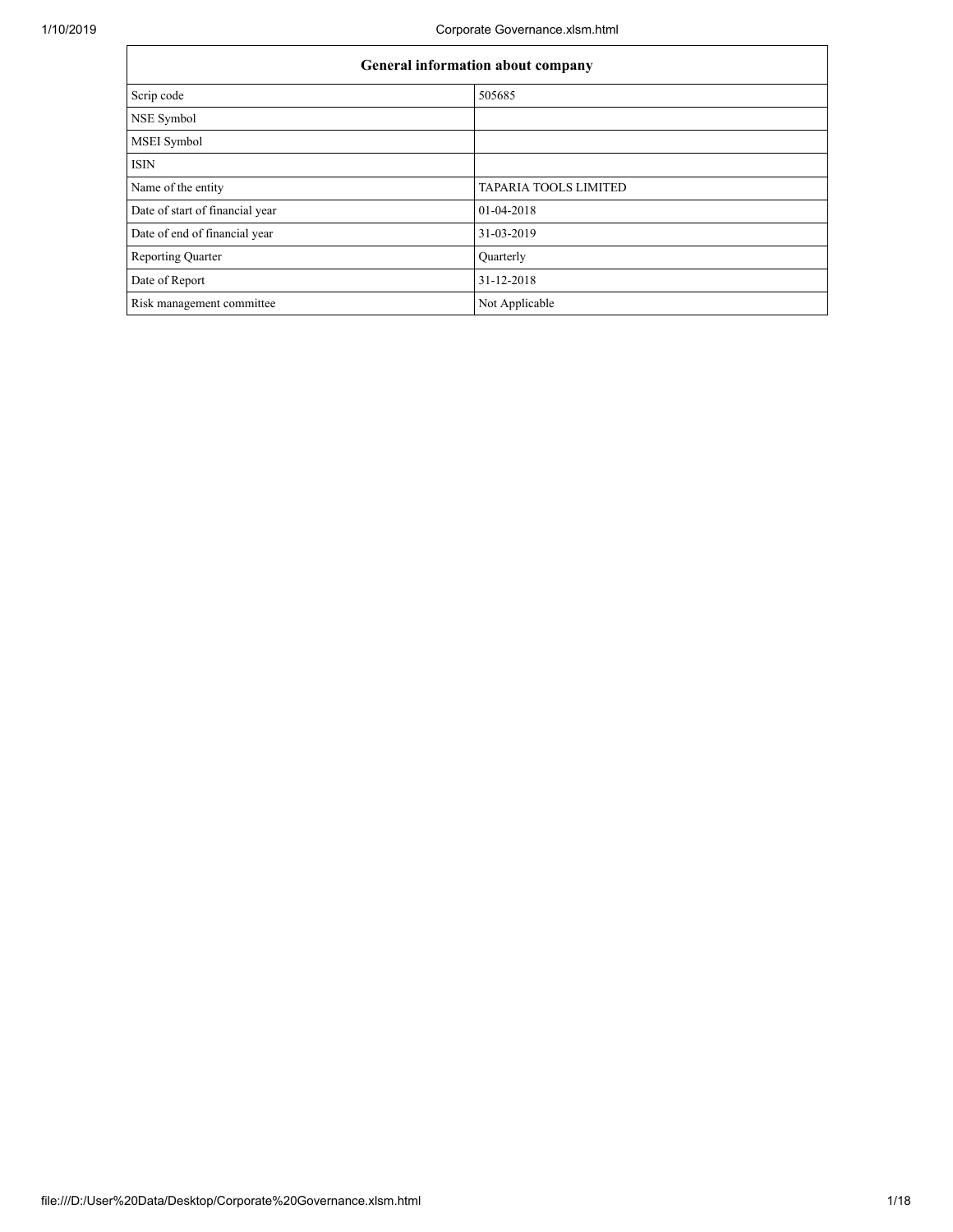|                |                                                                |                                                           |                     |            |                                                       |                            |                               | <b>Annexure I</b>                                                    |                      |                                            |                                                                                                                                                    |                                                                                                                                                                          |                                                                                                                                                                                                            |                                      |                                             |
|----------------|----------------------------------------------------------------|-----------------------------------------------------------|---------------------|------------|-------------------------------------------------------|----------------------------|-------------------------------|----------------------------------------------------------------------|----------------------|--------------------------------------------|----------------------------------------------------------------------------------------------------------------------------------------------------|--------------------------------------------------------------------------------------------------------------------------------------------------------------------------|------------------------------------------------------------------------------------------------------------------------------------------------------------------------------------------------------------|--------------------------------------|---------------------------------------------|
|                | Annexure I to be submitted by listed entity on quarterly basis |                                                           |                     |            |                                                       |                            |                               |                                                                      |                      |                                            |                                                                                                                                                    |                                                                                                                                                                          |                                                                                                                                                                                                            |                                      |                                             |
|                | <b>I. Composition of Board of Directors</b>                    |                                                           |                     |            |                                                       |                            |                               |                                                                      |                      |                                            |                                                                                                                                                    |                                                                                                                                                                          |                                                                                                                                                                                                            |                                      |                                             |
|                |                                                                |                                                           |                     |            |                                                       |                            |                               | Disclosure of notes on composition of board of directors explanatory |                      |                                            |                                                                                                                                                    |                                                                                                                                                                          |                                                                                                                                                                                                            |                                      |                                             |
|                |                                                                |                                                           |                     |            |                                                       |                            |                               |                                                                      |                      |                                            | Is there any change in information of board of directors compare to previous quarter                                                               | Yes                                                                                                                                                                      |                                                                                                                                                                                                            |                                      |                                             |
| Sr             | Title<br>(Mr<br>Ms)                                            | Name of the<br>Director                                   | PAN                 | <b>DIN</b> | Category 1<br>of directors                            | Category 2<br>of directors | Category<br>3 of<br>directors | Date of<br>appointment<br>in the<br>current term                     | Date of<br>cessation | Tenure<br>of<br>director<br>(in<br>months) | No of<br>Directorship<br>in listed<br>entities<br>including<br>this listed<br>entity (Refer<br>Regulation<br>$25(1)$ of<br>Listing<br>Regulations) | Number of<br>memberships<br>in Audit/<br>Stakeholder<br>Committee(s)<br>including this<br>listed entity<br>(Refer<br>Regulation<br>$26(1)$ of<br>Listing<br>Regulations) | No of post<br>of<br>Chairperson<br>in Audit/<br>Stakeholder<br>Committee<br>held in listed<br>entities<br>including<br>this listed<br>entity (Refer<br>Regulation<br>$26(1)$ of<br>Listing<br>Regulations) | Notes for<br>not<br>providing<br>PAN | Notes for<br>not<br>providing<br><b>DIN</b> |
| -1             | Mr                                                             | <b>RAVIPRAKASH</b><br><b>NARAYAN</b><br><b>VYAS</b>       | ANHPV9429N          | 07893486   | Non-<br>Executive -<br>Independent<br>Director        | Not<br>Applicable          |                               | 03-11-2018                                                           | $20 - 11 -$<br>2018  |                                            | $\mathbf{0}$                                                                                                                                       | $\Omega$                                                                                                                                                                 | $\mathbf{0}$                                                                                                                                                                                               |                                      |                                             |
| $\overline{c}$ | Mr                                                             | <b>DEVIPRASAD</b><br><b>KANHAIYALAL</b><br><b>TAPARIA</b> | AAAPT3472B          | 00126892   | Non-<br>Executive -<br>Non<br>Independent<br>Director | Not<br>Applicable          |                               | 27-09-2017                                                           |                      | 15                                         | 1                                                                                                                                                  | $\mathbf{1}$                                                                                                                                                             | 1                                                                                                                                                                                                          |                                      |                                             |
| $\overline{3}$ | Mr                                                             | <b>GOVINDLAL</b><br><b>SAMDANI</b><br>MANASAWALA          | AALPM9010H 01267114 |            | Non-<br>Executive -<br>Independent<br>Director        | Not<br>Applicable          |                               | 24-09-2014                                                           |                      | 51                                         | $\sqrt{2}$                                                                                                                                         | $\overline{2}$                                                                                                                                                           | $\mathbf{1}$                                                                                                                                                                                               |                                      |                                             |
| $\overline{4}$ | Mr                                                             | <b>HARNARAYAN</b><br><b>HANUMANBUX</b><br><b>TAPARIA</b>  | AAAPT3471C          | 00126774   | Executive<br>Director                                 | Chairperson                |                               | 17-09-2015                                                           |                      | 39                                         |                                                                                                                                                    |                                                                                                                                                                          | $\mathbf{0}$                                                                                                                                                                                               |                                      |                                             |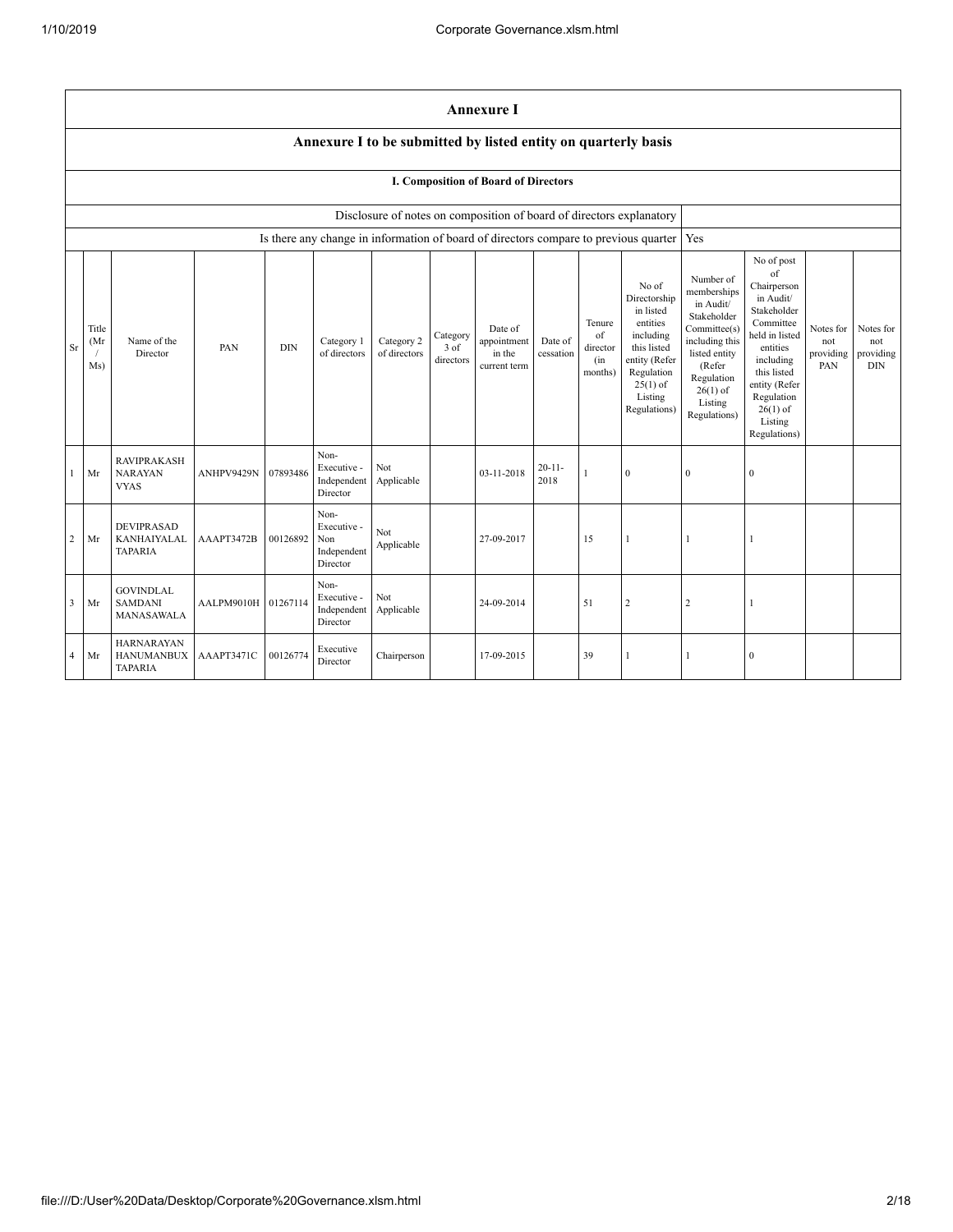|          | <b>Annexure I</b>    |                                                           |            |            |                                                       |                               |                               |                                                                |                      |                                            |                                                                                                                                                    |                                                                                                                                                                          |                                                                                                                                                                                                            |                                      |                               |
|----------|----------------------|-----------------------------------------------------------|------------|------------|-------------------------------------------------------|-------------------------------|-------------------------------|----------------------------------------------------------------|----------------------|--------------------------------------------|----------------------------------------------------------------------------------------------------------------------------------------------------|--------------------------------------------------------------------------------------------------------------------------------------------------------------------------|------------------------------------------------------------------------------------------------------------------------------------------------------------------------------------------------------------|--------------------------------------|-------------------------------|
|          |                      |                                                           |            |            |                                                       |                               |                               | Annexure I to be submitted by listed entity on quarterly basis |                      |                                            |                                                                                                                                                    |                                                                                                                                                                          |                                                                                                                                                                                                            |                                      |                               |
|          |                      |                                                           |            |            |                                                       |                               |                               | <b>I. Composition of Board of Directors</b>                    |                      |                                            |                                                                                                                                                    |                                                                                                                                                                          |                                                                                                                                                                                                            |                                      |                               |
| $\rm Sr$ | Title<br>(Mr)<br>Ms) | Name of the Director                                      | PAN        | <b>DIN</b> | Category 1<br>of directors                            | Category 2<br>of<br>directors | Category<br>3 of<br>directors | Date of<br>appointment<br>in the<br>current term               | Date of<br>cessation | Tenure<br>of<br>director<br>(in<br>months) | No of<br>Directorship<br>in listed<br>entities<br>including<br>this listed<br>entity (Refer<br>Regulation<br>$25(1)$ of<br>Listing<br>Regulations) | Number of<br>memberships<br>in Audit/<br>Stakeholder<br>Committee(s)<br>including this<br>listed entity<br>(Refer<br>Regulation<br>$26(1)$ of<br>Listing<br>Regulations) | No of post<br>of<br>Chairperson<br>in Audit/<br>Stakeholder<br>Committee<br>held in listed<br>entities<br>including<br>this listed<br>entity (Refer<br>Regulation<br>$26(1)$ of<br>Listing<br>Regulations) | Notes for<br>not<br>providing<br>PAN | Notes<br>not<br>provid<br>DIN |
| 5        | Mr                   | <b>JAYAKRISHNA</b><br><b>HANUMANBUX</b><br><b>TAPARIA</b> | AAAPT8985B | 00126945   | Non-<br>Executive -<br>Non<br>Independent<br>Director | Not<br>Applicable             |                               | 29-09-2015                                                     |                      | 39                                         |                                                                                                                                                    | $\mathbf{0}$                                                                                                                                                             | $\mathbf{0}$                                                                                                                                                                                               |                                      |                               |
| 6        | Mr                   | MADHAVPRASAD<br><b>TAPARIA</b>                            | AAAPT4735D | 00126971   | Non-<br>Executive -<br>Non<br>Independent<br>Director | Not<br>Applicable             |                               | 29-09-2016                                                     |                      | 27                                         |                                                                                                                                                    | $\mathbf{0}$                                                                                                                                                             | $\mathbf{0}$                                                                                                                                                                                               |                                      |                               |
| $\tau$   | Mr                   | <b>RAJEEV</b><br><b>JUGALKISHOR</b><br><b>MUNDRA</b>      | AAWPM9354K | 01352145   | Non-<br>Executive -<br>Independent<br>Director        | Not<br>Applicable             |                               | 24-09-2014                                                     |                      | 51                                         | $\sqrt{2}$                                                                                                                                         | 2                                                                                                                                                                        | $\boldsymbol{0}$                                                                                                                                                                                           |                                      |                               |
| 8        | Mr                   | <b>SIVARAMAKRISHNAN</b>                                   | AKEPS1414L | 06436717   | Executive<br>Director                                 | Not<br>Applicable             |                               | 03-11-2017                                                     |                      | 13                                         |                                                                                                                                                    |                                                                                                                                                                          | $\mathbf{0}$                                                                                                                                                                                               |                                      |                               |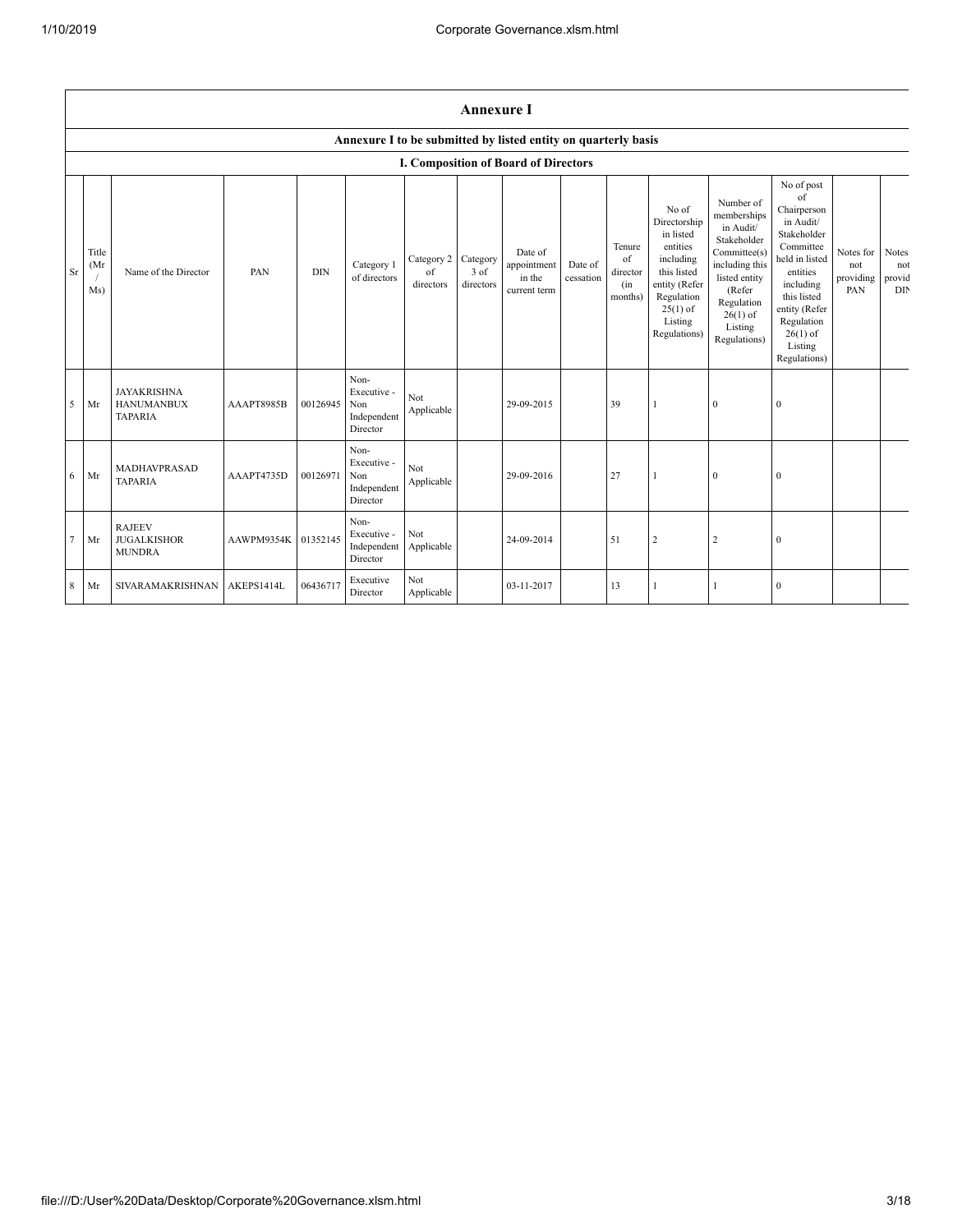|    | <b>Annexure I</b>   |                                   |            |            |                                                       |                               |                               |                                                                |                      |                                            |                                                                                                                                                    |                                                                                                                                                                          |                                                                                                                                                                                                            |                                      |                                             |
|----|---------------------|-----------------------------------|------------|------------|-------------------------------------------------------|-------------------------------|-------------------------------|----------------------------------------------------------------|----------------------|--------------------------------------------|----------------------------------------------------------------------------------------------------------------------------------------------------|--------------------------------------------------------------------------------------------------------------------------------------------------------------------------|------------------------------------------------------------------------------------------------------------------------------------------------------------------------------------------------------------|--------------------------------------|---------------------------------------------|
|    |                     |                                   |            |            |                                                       |                               |                               | Annexure I to be submitted by listed entity on quarterly basis |                      |                                            |                                                                                                                                                    |                                                                                                                                                                          |                                                                                                                                                                                                            |                                      |                                             |
|    |                     |                                   |            |            |                                                       |                               |                               | <b>I. Composition of Board of Directors</b>                    |                      |                                            |                                                                                                                                                    |                                                                                                                                                                          |                                                                                                                                                                                                            |                                      |                                             |
| Sr | Title<br>(Mr<br>Ms) | Name of the<br>Director           | PAN        | <b>DIN</b> | Category 1<br>of directors                            | Category 2<br>of<br>directors | Category<br>3 of<br>directors | Date of<br>appointment<br>in the<br>current term               | Date of<br>cessation | Tenure<br>of<br>director<br>(in<br>months) | No of<br>Directorship<br>in listed<br>entities<br>including<br>this listed<br>entity (Refer<br>Regulation<br>$25(1)$ of<br>Listing<br>Regulations) | Number of<br>memberships<br>in Audit/<br>Stakeholder<br>Committee(s)<br>including this<br>listed entity<br>(Refer<br>Regulation<br>$26(1)$ of<br>Listing<br>Regulations) | No of post<br>of<br>Chairperson<br>in Audit/<br>Stakeholder<br>Committee<br>held in listed<br>entities<br>including<br>this listed<br>entity (Refer<br>Regulation<br>$26(1)$ of<br>Listing<br>Regulations) | Notes for<br>not<br>providing<br>PAN | Notes for<br>not<br>providing<br>$\rm{DIN}$ |
| 9  | Mr                  | <b>VIRENDRAA</b><br><b>BANGUR</b> | AELPB5548M | 00237043   | Non-<br>Executive -<br>Non<br>Independent<br>Director | Not<br>Applicable             |                               | 27-09-2017                                                     |                      | 15                                         | $\overline{c}$                                                                                                                                     | 1                                                                                                                                                                        |                                                                                                                                                                                                            |                                      |                                             |
|    | 10 Mrs              | <b>DISHA</b><br><b>WADHWANI</b>   | CWZPS7743B | 06980759   | Non-<br>Executive -<br>Independent<br>Director        | Not<br>Applicable             |                               | 29-09-2015                                                     |                      | 39                                         | 1                                                                                                                                                  | $\mathbf{0}$                                                                                                                                                             | $\boldsymbol{0}$                                                                                                                                                                                           |                                      |                                             |
| 11 | Mrs                 | <b>PREMLATA</b><br><b>PUROHIT</b> | AVPPP2255A | 07846020   | Non-<br>Executive -<br>Independent<br>Director        | Not<br>Applicable             |                               | 27-09-2017                                                     |                      | 15                                         | 1                                                                                                                                                  | $\theta$                                                                                                                                                                 | $\theta$                                                                                                                                                                                                   |                                      |                                             |
|    | 12 Mr               | <b>DEVENDRA</b><br><b>VYAS</b>    | AEAPV8277Q | 08019038   | Non-<br>Executive -<br>Independent<br>Director        | Not<br>Applicable             |                               | 11-12-2017                                                     |                      | 12                                         | $\mathbf{1}$                                                                                                                                       | $\mathbf{0}$                                                                                                                                                             | $\mathbf{0}$                                                                                                                                                                                               |                                      |                                             |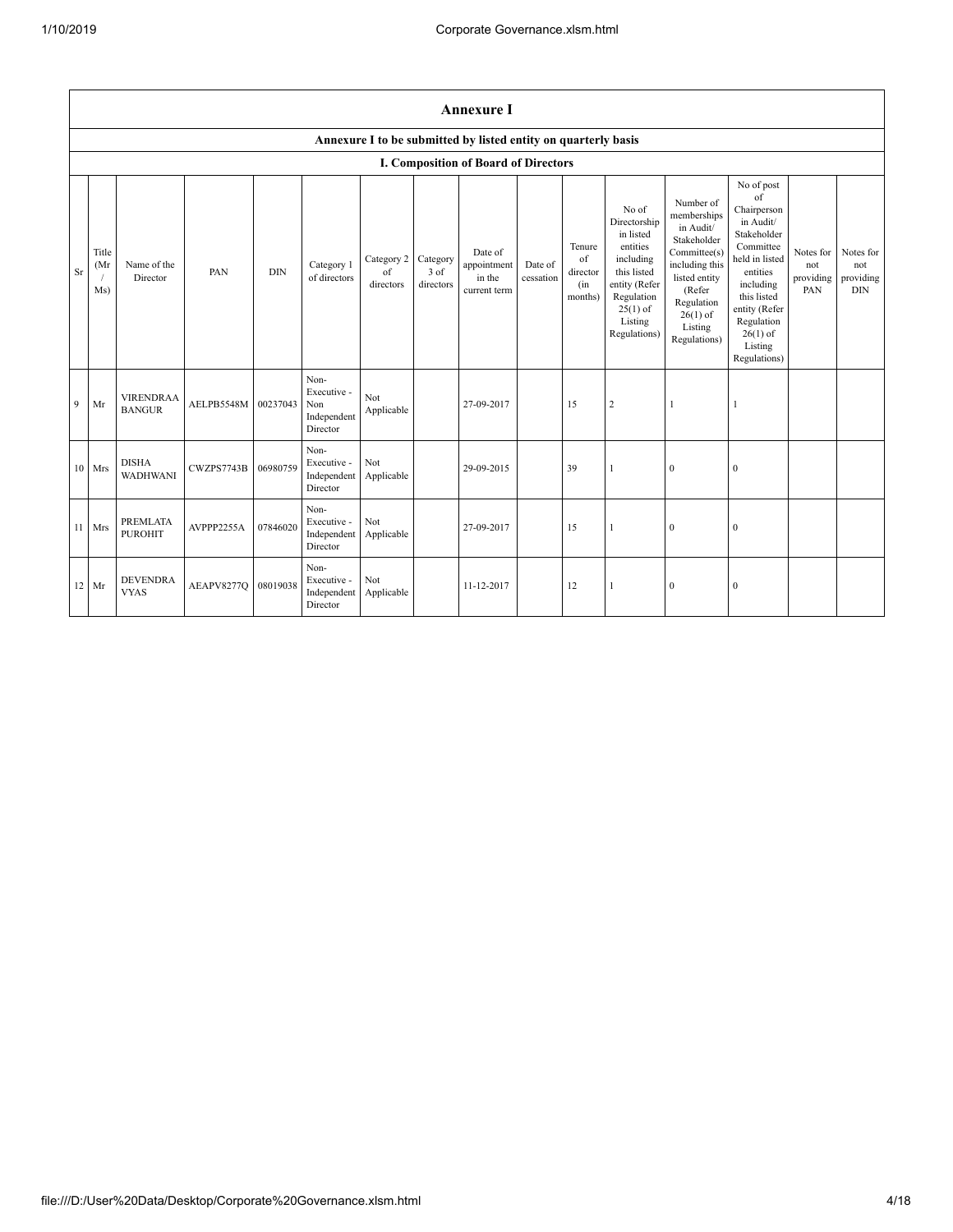| Annexure 1                                                                         |  |
|------------------------------------------------------------------------------------|--|
| <b>II. Composition of Committees</b>                                               |  |
| Disclosure of notes on composition of committees explanatory                       |  |
| Is there any change in information of committees compare to previous quarter   Yes |  |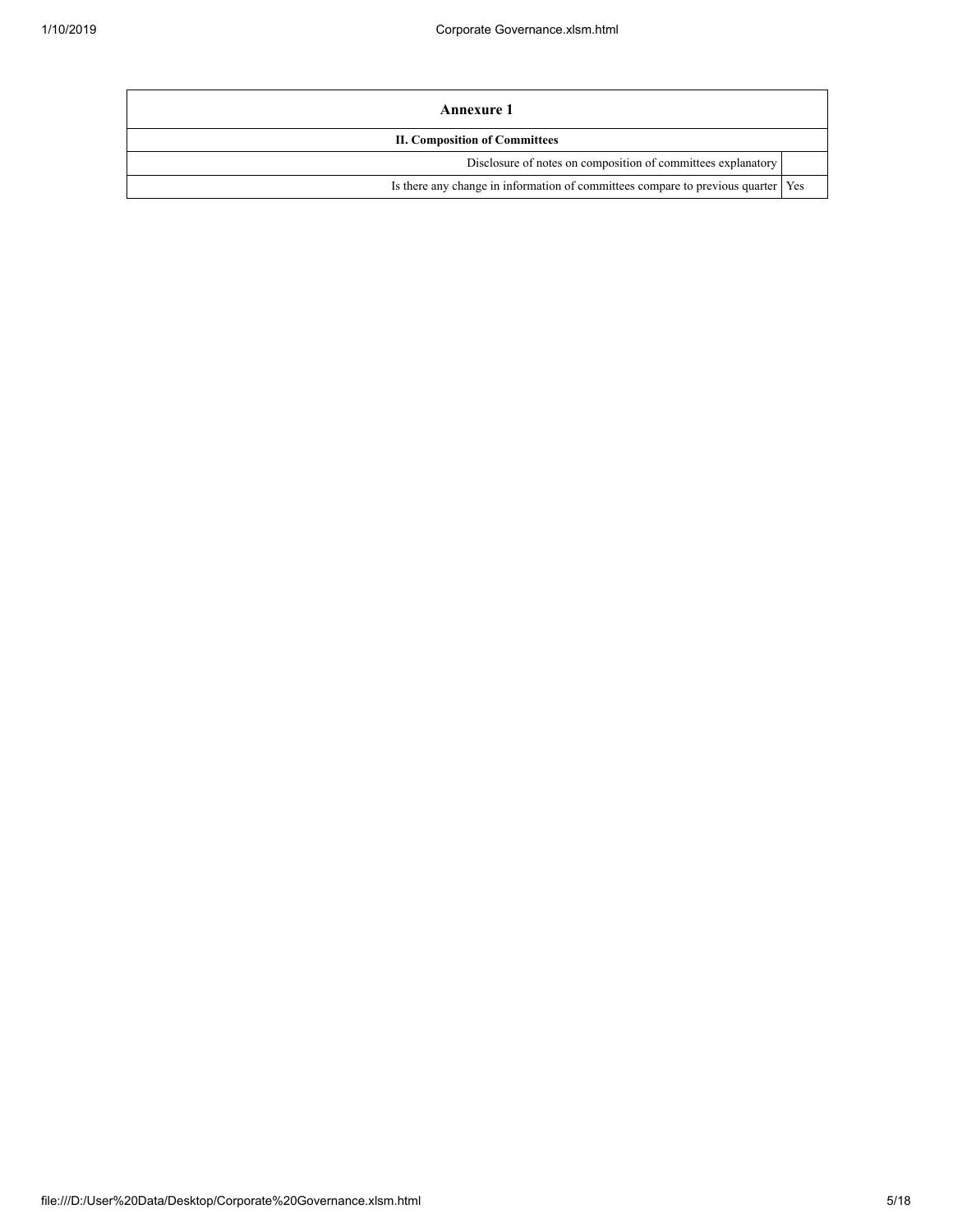|           | <b>Audit Committee Details</b> |                                          |                                             |                            |         |  |  |  |  |  |  |
|-----------|--------------------------------|------------------------------------------|---------------------------------------------|----------------------------|---------|--|--|--|--|--|--|
| <b>Sr</b> | DIN<br>Number                  | Name of Committee members                | Category 1 of directors                     | Category 2 of<br>directors | Remarks |  |  |  |  |  |  |
|           | 01267114                       | <b>GOVINDLAL SAMDANI</b><br>MANASAWALA   | Non-Executive - Independent Director        | Chairperson                |         |  |  |  |  |  |  |
|           | 00126892                       | DEVIPRASAD KANHAIYALAL<br><b>TAPARIA</b> | Non-Executive - Non Independent<br>Director | Member                     |         |  |  |  |  |  |  |
|           | 01352145                       | RAJEEV JUGALKISHOR MUNDRA                | Non-Executive - Independent Director        | Member                     |         |  |  |  |  |  |  |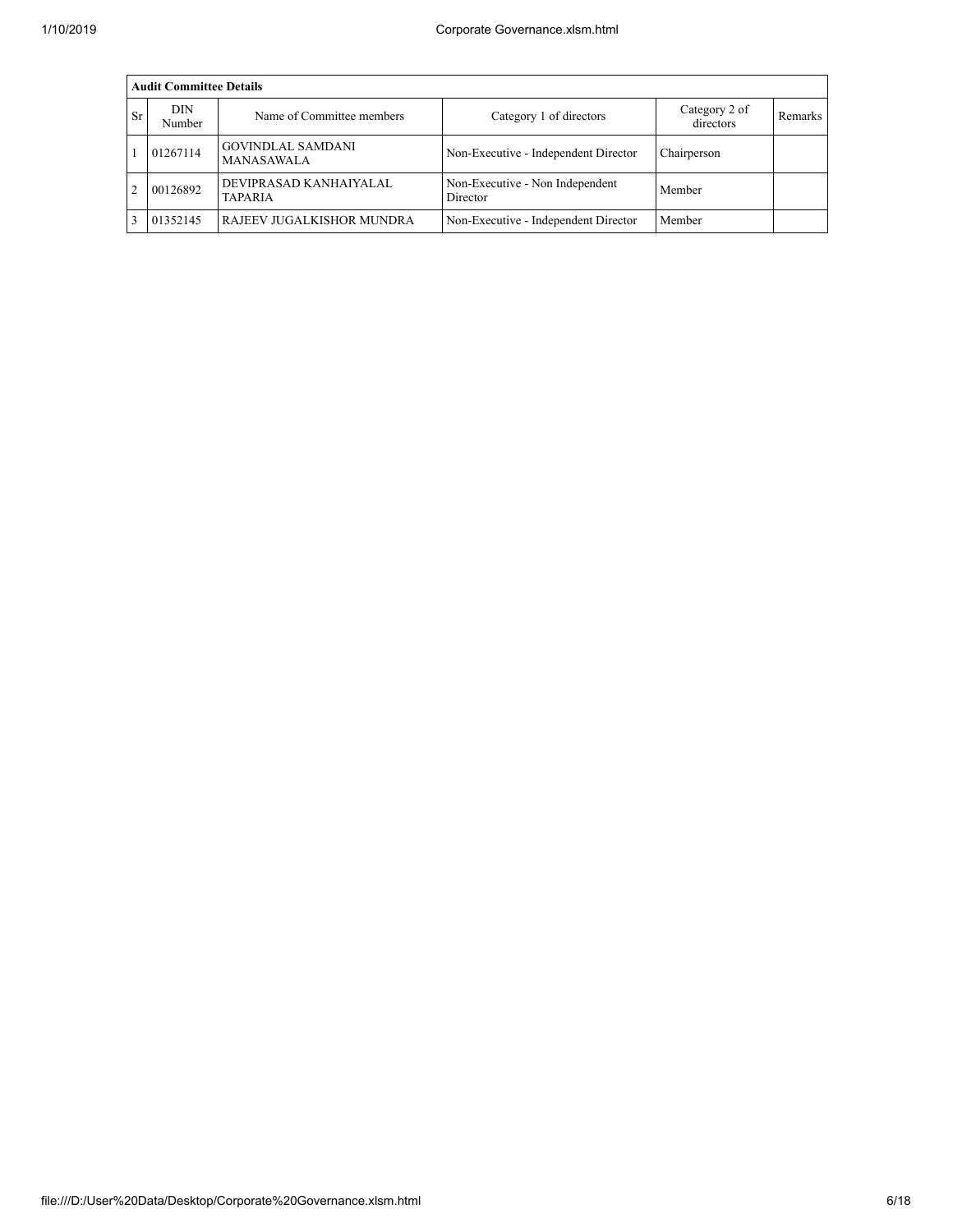|           | Nomination and remuneration committee |                                               |                                             |                            |         |  |  |  |  |  |  |
|-----------|---------------------------------------|-----------------------------------------------|---------------------------------------------|----------------------------|---------|--|--|--|--|--|--|
| <b>Sr</b> | DIN<br>Number                         | Name of Committee members                     | Category 1 of directors                     | Category 2 of<br>directors | Remarks |  |  |  |  |  |  |
|           | 01267114                              | <b>GOVINDLAL SAMDANI</b><br><b>MANASAWALA</b> | Non-Executive - Independent Director        | Chairperson                |         |  |  |  |  |  |  |
|           | 00126892                              | DEVIPRASAD KANHAIYALAL<br><b>TAPARIA</b>      | Non-Executive - Non Independent<br>Director | Member                     |         |  |  |  |  |  |  |
|           | 01352145                              | RAJEEV JUGALKISHOR MUNDRA                     | Non-Executive - Independent Director        | Member                     |         |  |  |  |  |  |  |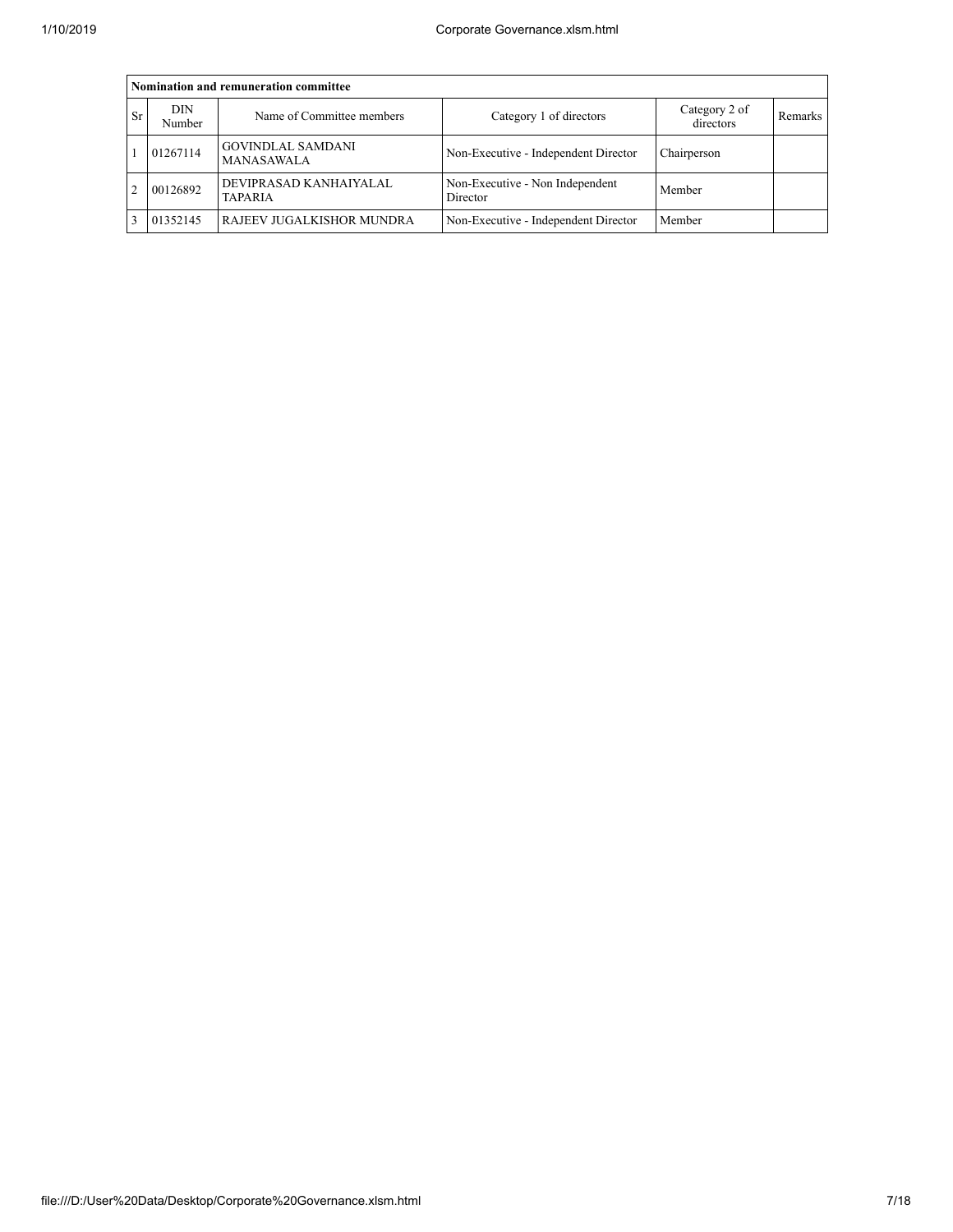|                | <b>Stakeholders Relationship Committee</b> |                                          |                                             |                            |                |  |  |  |  |  |  |  |
|----------------|--------------------------------------------|------------------------------------------|---------------------------------------------|----------------------------|----------------|--|--|--|--|--|--|--|
| <b>Sr</b>      | DIN<br>Number                              | Name of Committee members                | Category 1 of directors                     | Category 2 of<br>directors | <b>Remarks</b> |  |  |  |  |  |  |  |
|                | 00126892                                   | DEVIPRASAD KANHAIYALAL<br><b>TAPARIA</b> | Non-Executive - Non Independent<br>Director | Chairperson                |                |  |  |  |  |  |  |  |
| $\overline{2}$ | 00126774                                   | HARNARAYAN HANUMANBUX<br><b>TAPARIA</b>  | <b>Executive Director</b>                   | Member                     |                |  |  |  |  |  |  |  |
|                | 06436717                                   | <b>SIVARAMAKRISHNAN</b>                  | <b>Executive Director</b>                   | Member                     |                |  |  |  |  |  |  |  |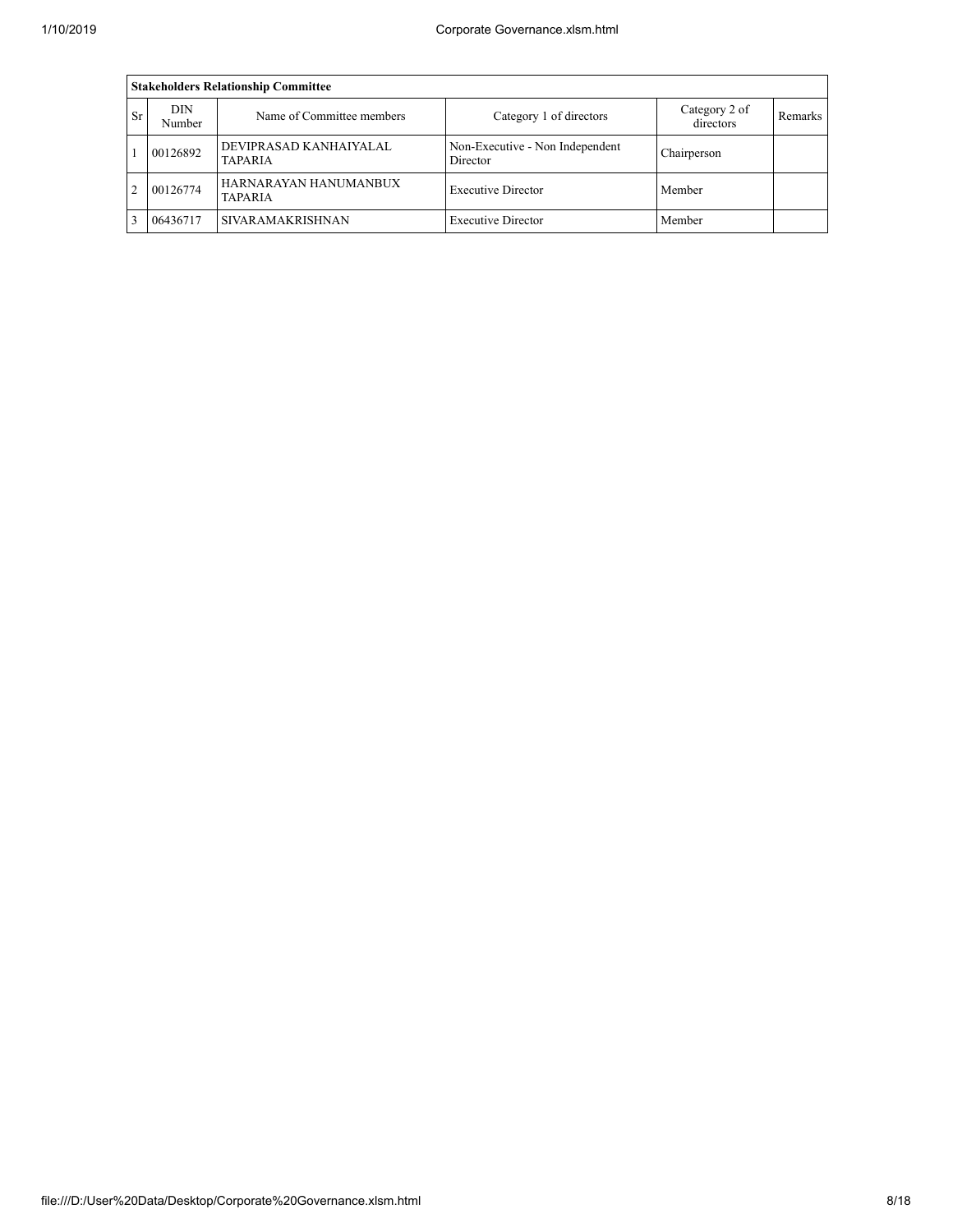|      | <b>Risk Management Committee</b> |                           |                         |                         |         |  |  |  |  |  |
|------|----------------------------------|---------------------------|-------------------------|-------------------------|---------|--|--|--|--|--|
| l Sr | DIN Number                       | Name of Committee members | Category 1 of directors | Category 2 of directors | Remarks |  |  |  |  |  |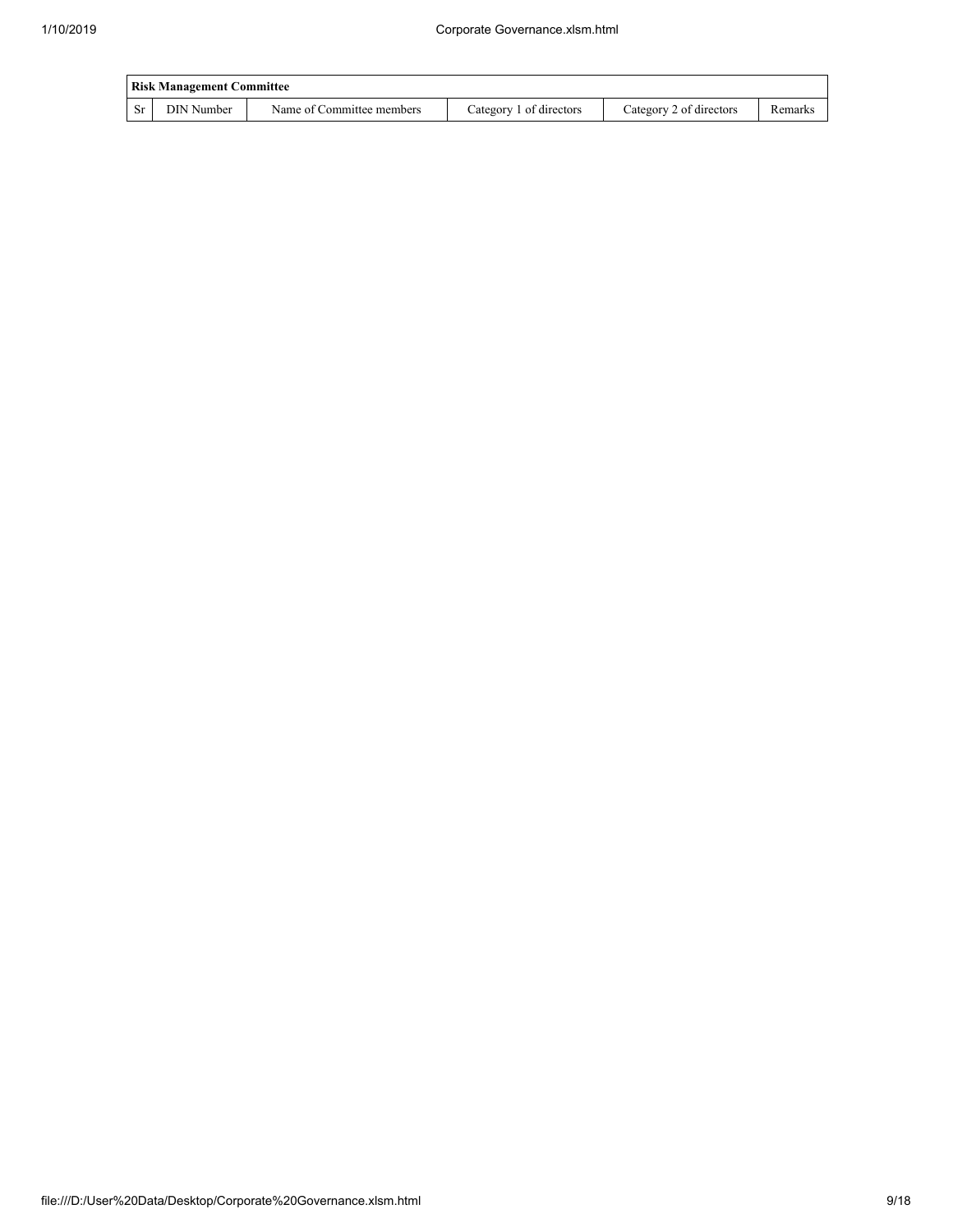|               | <b>Corporate Social Responsibility Committee</b> |                                          |                                             |                            |         |  |  |  |  |  |  |
|---------------|--------------------------------------------------|------------------------------------------|---------------------------------------------|----------------------------|---------|--|--|--|--|--|--|
| <b>Sr</b>     | <b>DIN</b><br>Number                             | Name of Committee members                | Category 1 of directors                     | Category 2 of<br>directors | Remarks |  |  |  |  |  |  |
|               | 00126774                                         | HARNARAYAN HANUMANBUX<br><b>TAPARIA</b>  | <b>Executive Director</b>                   | Chairperson                |         |  |  |  |  |  |  |
| $\mathcal{D}$ | 00126892                                         | DEVIPRASAD KANHAIYALAL<br><b>TAPARIA</b> | Non-Executive - Non Independent<br>Director | Member                     |         |  |  |  |  |  |  |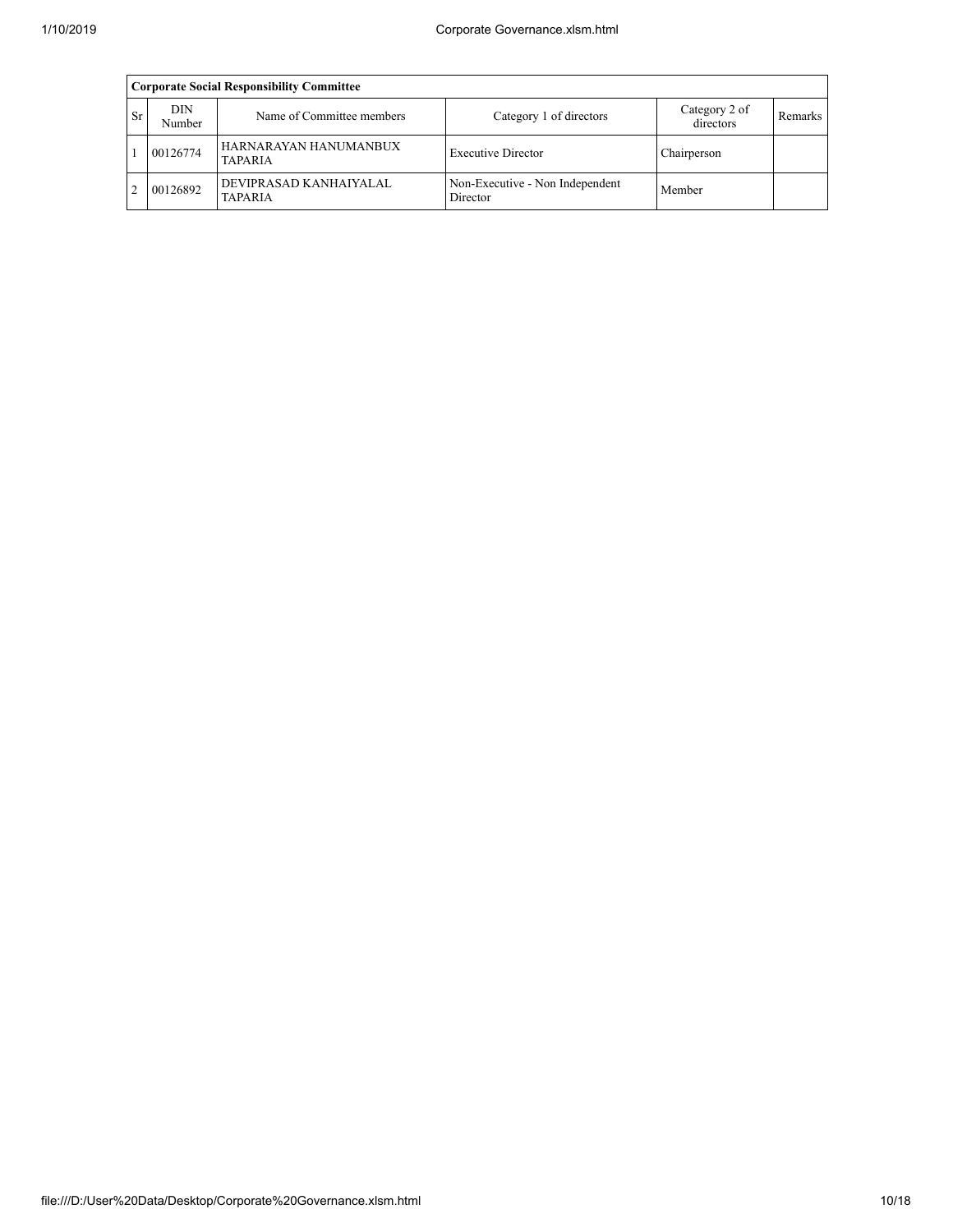| <b>Other Committee</b> |                                                                                                                                     |  |  |
|------------------------|-------------------------------------------------------------------------------------------------------------------------------------|--|--|
|                        | Sr   DIN Number   Name of Committee members   Name of other committee   Category 1 of directors   Category 2 of directors   Remarks |  |  |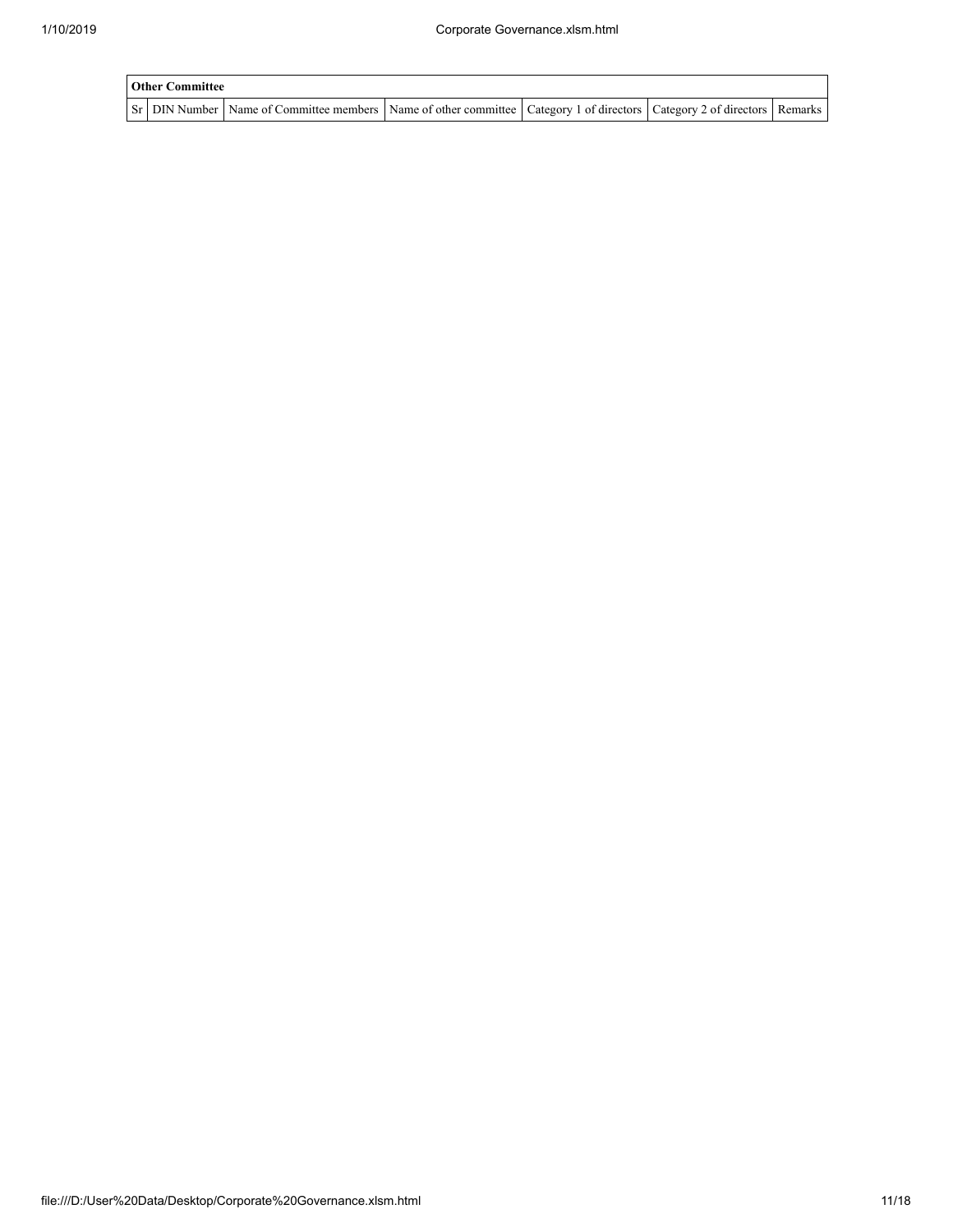|                | <b>Annexure 1</b>                                                |                                                       |                                                                |  |  |  |  |  |  |  |
|----------------|------------------------------------------------------------------|-------------------------------------------------------|----------------------------------------------------------------|--|--|--|--|--|--|--|
|                | <b>Annexure 1</b>                                                |                                                       |                                                                |  |  |  |  |  |  |  |
|                | III. Meeting of Board of Directors                               |                                                       |                                                                |  |  |  |  |  |  |  |
|                | Disclosure of notes on meeting of board of directors explanatory |                                                       |                                                                |  |  |  |  |  |  |  |
| <b>Sr</b>      | $Date(s)$ of meeting (if any) in the<br>previous quarter         | Date(s) of meeting (if any) in the<br>current quarter | Maximum gap between any two consecutive (in<br>number of days) |  |  |  |  |  |  |  |
|                | 11-08-2018                                                       |                                                       |                                                                |  |  |  |  |  |  |  |
| $\overline{2}$ |                                                                  | 03-11-2018                                            | 83                                                             |  |  |  |  |  |  |  |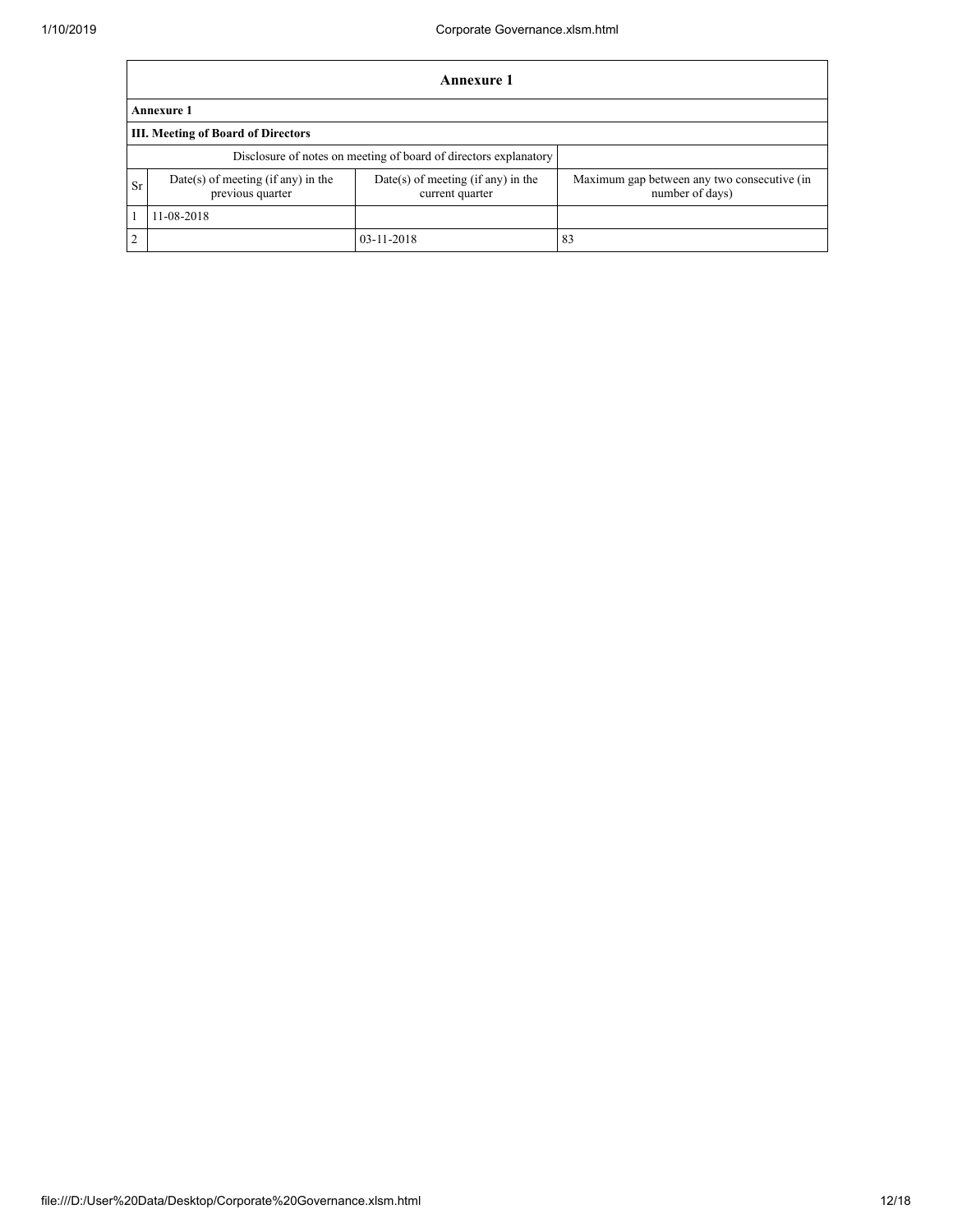|                                                          |                                                  |                                                                     |                                                     | <b>Annexure 1</b>               |                                                                     |                                                                               |                               |
|----------------------------------------------------------|--------------------------------------------------|---------------------------------------------------------------------|-----------------------------------------------------|---------------------------------|---------------------------------------------------------------------|-------------------------------------------------------------------------------|-------------------------------|
|                                                          | <b>IV. Meeting of Committees</b>                 |                                                                     |                                                     |                                 |                                                                     |                                                                               |                               |
| Disclosure of notes on meeting of committees explanatory |                                                  |                                                                     |                                                     |                                 |                                                                     |                                                                               |                               |
| Sr                                                       | Name of<br>Committee                             | $Date(s)$ of meeting<br>of the committee in<br>the relevant quarter | Whether<br>requirement of<br>Quorum met<br>(Yes/No) | Requirement<br>of Quorum<br>met | $Date(s)$ of meeting<br>of the committee in<br>the previous quarter | Maximum gap between<br>any two consecutive<br>meetings (in number of<br>days) | Name of<br>other<br>committee |
|                                                          | Audit<br>Committee                               | 03-11-2018                                                          | Yes                                                 |                                 | 11-08-2018                                                          | 83                                                                            |                               |
| $\overline{2}$                                           | Nomination<br>and<br>remuneration<br>committee   | 03-11-2018                                                          | Yes                                                 |                                 |                                                                     | 269                                                                           |                               |
| 3                                                        | <b>Stakeholders</b><br>Relationship<br>Committee | $03 - 11 - 2018$                                                    | Yes                                                 |                                 |                                                                     | 226                                                                           |                               |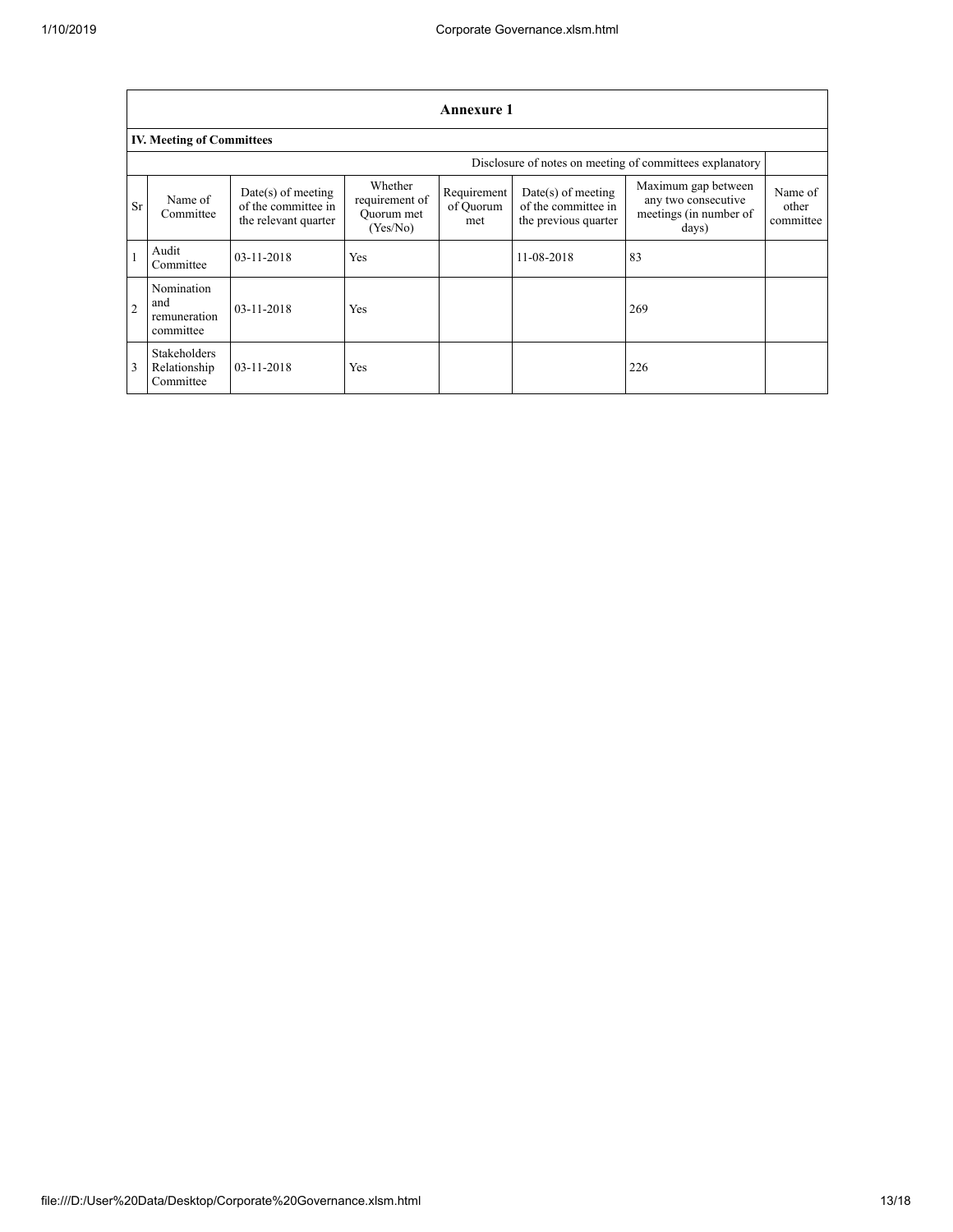|   | Annexure 1                                                                                                |                                  |                                                                    |  |  |
|---|-----------------------------------------------------------------------------------------------------------|----------------------------------|--------------------------------------------------------------------|--|--|
|   | V. Related Party Transactions                                                                             |                                  |                                                                    |  |  |
|   | Subject                                                                                                   | Compliance status<br>(Yes/No/NA) | If status is "No" details of non-<br>compliance may be given here. |  |  |
|   | Whether prior approval of audit committee obtained                                                        | NA                               |                                                                    |  |  |
| 2 | Whether shareholder approval obtained for material RPT                                                    | NA                               |                                                                    |  |  |
| 3 | Whether details of RPT entered into pursuant to omnibus approval<br>have been reviewed by Audit Committee | NA                               |                                                                    |  |  |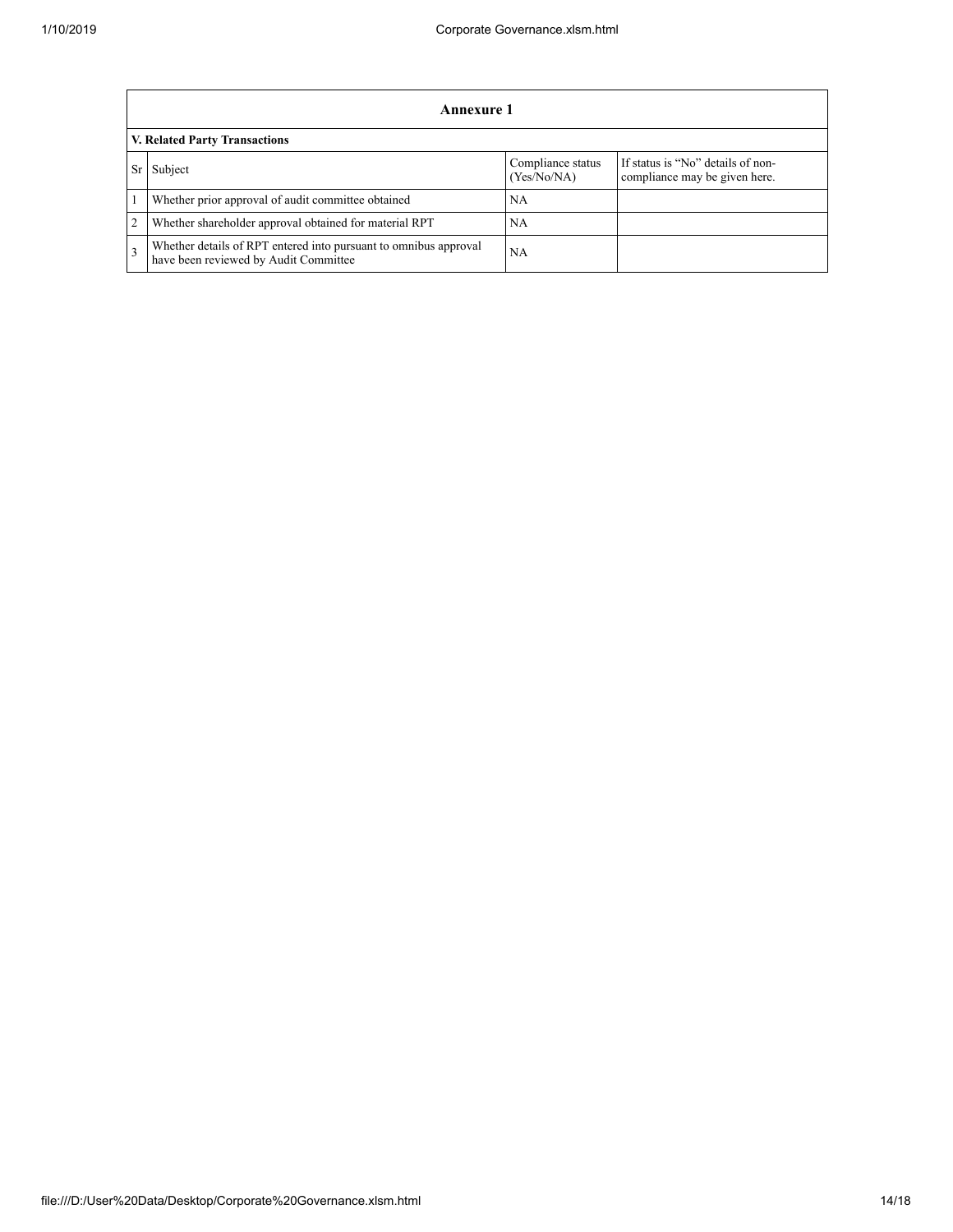|                | Annexure 1                                                                                                                                                                                                      |                               |  |  |  |
|----------------|-----------------------------------------------------------------------------------------------------------------------------------------------------------------------------------------------------------------|-------------------------------|--|--|--|
|                | <b>VI. Affirmations</b>                                                                                                                                                                                         |                               |  |  |  |
| Sr             | Subject                                                                                                                                                                                                         | Compliance<br>status (Yes/No) |  |  |  |
|                | The composition of Board of Directors is in terms of SEBI (Listing obligations and disclosure requirements)<br>Regulations, 2015                                                                                | Yes                           |  |  |  |
| $\overline{2}$ | The composition of the following committees is in terms of SEBI(Listing obligations and disclosure requirements)<br>Regulations, 2015 a. Audit Committee                                                        | <b>Yes</b>                    |  |  |  |
| 3              | The composition of the following committees is in terms of SEBI(Listing obligations and disclosure requirements)<br>Regulations, 2015. b. Nomination & remuneration committee                                   | Yes                           |  |  |  |
| $\overline{4}$ | The composition of the following committees is in terms of SEBI(Listing obligations and disclosure requirements)<br>Regulations, 2015. c. Stakeholders relationship committee                                   | Yes                           |  |  |  |
| 5              | The composition of the following committees is in terms of SEBI(Listing obligations and disclosure requirements)<br>Regulations, 2015. d. Risk management committee (applicable to the top 100 listed entities) | <b>NA</b>                     |  |  |  |
| 6              | The committee members have been made aware of their powers, role and responsibilities as specified in SEBI<br>(Listing obligations and disclosure requirements) Regulations, 2015.                              | Yes                           |  |  |  |
| $\overline{7}$ | The meetings of the board of directors and the above committees have been conducted in the manner as specified in<br>SEBI (Listing obligations and disclosure requirements) Regulations, 2015.                  | Yes                           |  |  |  |
| 8              | This report and/or the report submitted in the previous quarter has been placed before Board of Directors.                                                                                                      | Yes                           |  |  |  |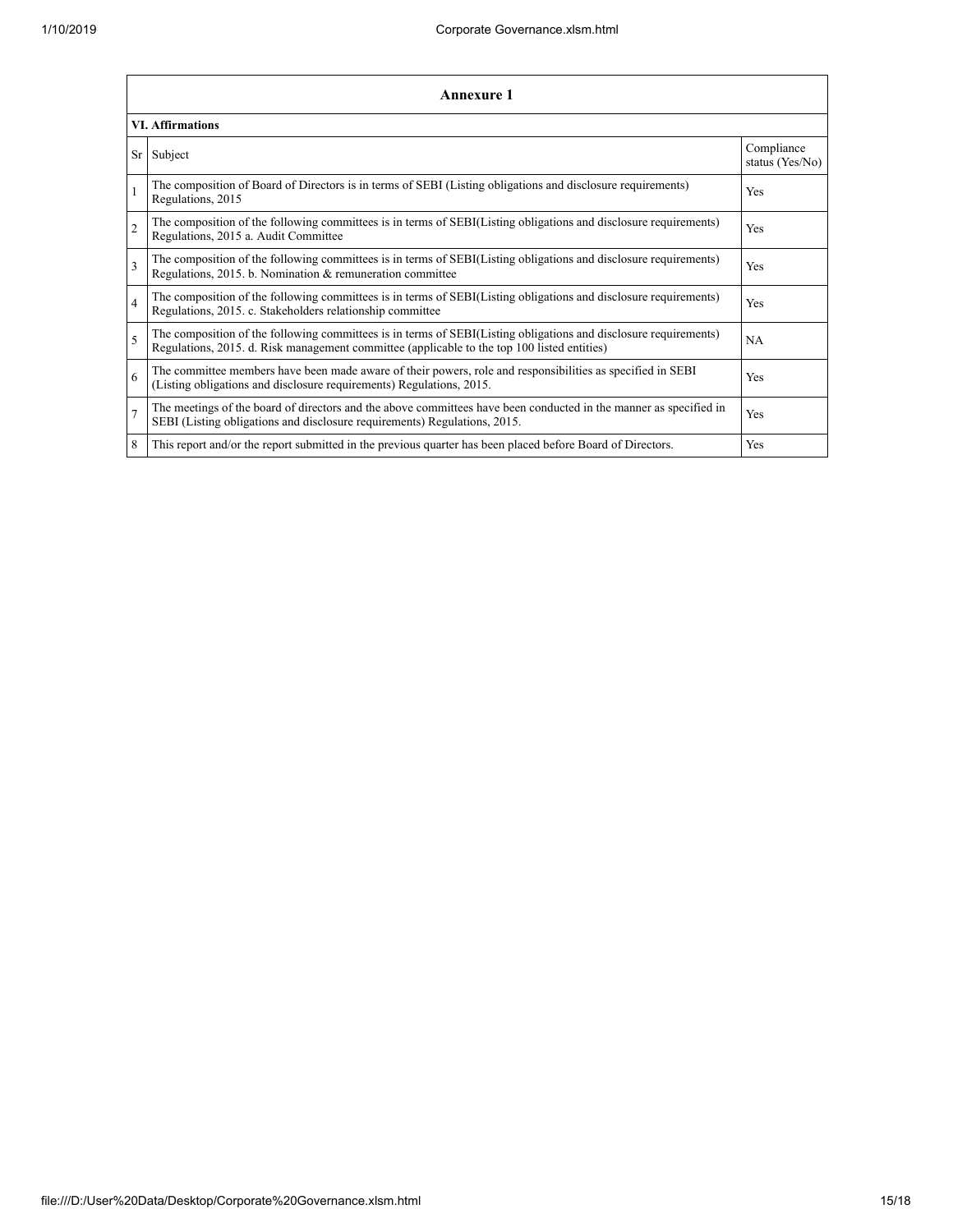| <b>Annexure 1</b> |                   |                         |  |
|-------------------|-------------------|-------------------------|--|
| <b>Sr</b>         | Subject           | Compliance status       |  |
|                   | Name of signatory | <b>SIVARAMAKRISHNAN</b> |  |
| ി<br>∠            | Designation       | Director                |  |